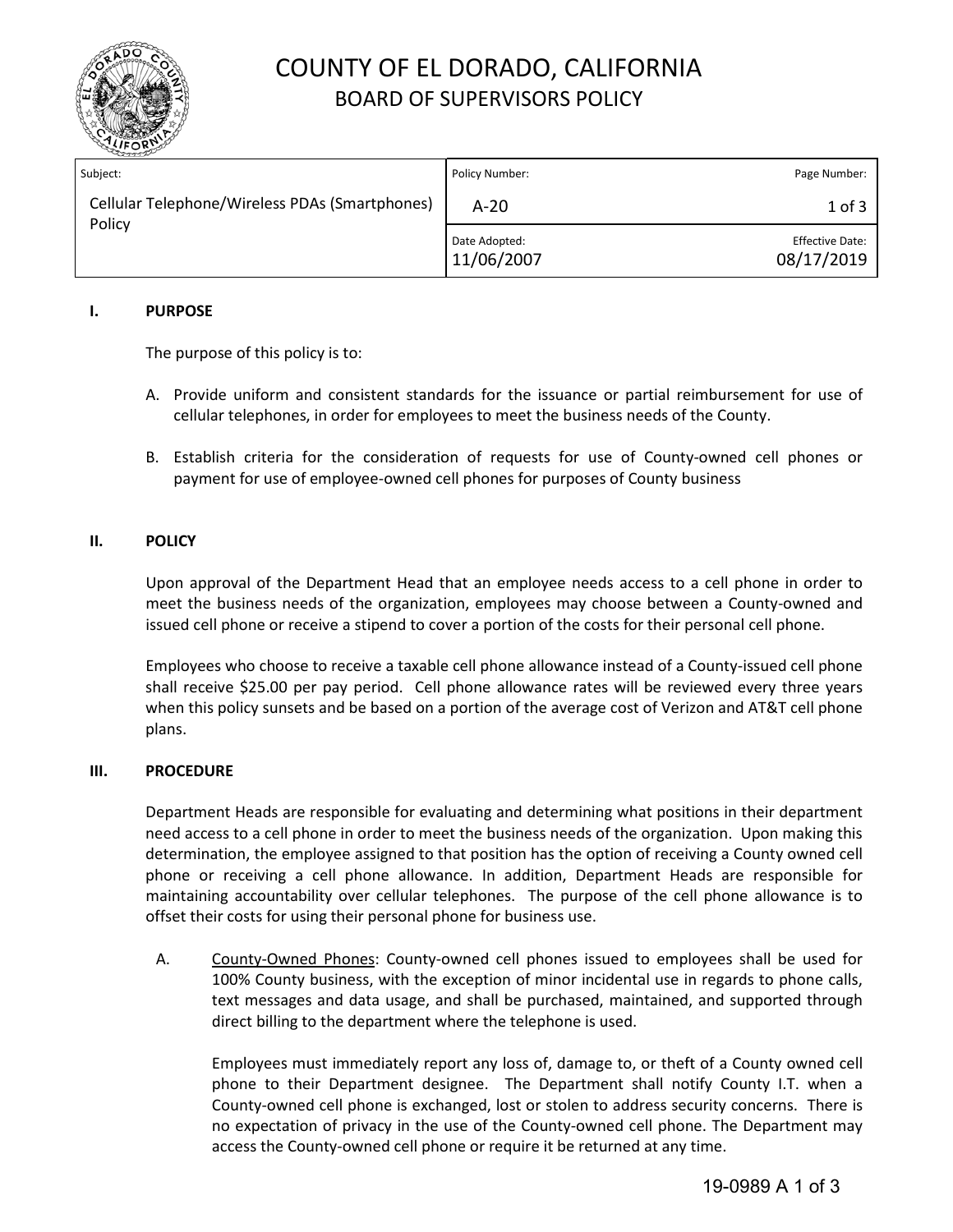

# COUNTY OF EL DORADO, CALIFORNIA BOARD OF SUPERVISORS POLICY

| Subject:                                                 | Policy Number:              | Page Number:                         |
|----------------------------------------------------------|-----------------------------|--------------------------------------|
| Cellular Telephone/Wireless PDAs (Smartphones)<br>Policy | $A-20$                      | $2$ of $3$                           |
|                                                          | Date Adopted:<br>11/06/2007 | <b>Effective Date:</b><br>08/17/2018 |

B. Personal Cellular Phones: upon approval from the Department Head, Employees may choose to receive a taxable allowance in order to offset the costs of conducting County business. Under this arrangement the individual owner of the cellular telephone is responsible for all costs incurred. Employees should keep in mind that any stipend received for the reimbursement of cell phone costs is treated as taxable income. Employees receiving an allowance for their personally-owned cell phone shall maintain active service with the phone in good working order while receiving the allowance.

Employees should keep in mind that if they receive an allowance to cover a portion of the costs of their personal cell phone, any work related communications such as emails, photos, and text messages sent and received from the cell phone are considered a public record under the California Public Records Act.

- C. Non-exempt employees shall not conduct County business on their personal cell phone or assigned County-owned cell phone when not on-call or on duty.
- D. Department Heads are also responsible for the following:
	- For County-owned phones, at a minimum annually, and as often as may be necessary, review and approval of supported cellular telephone usage and bills to ensure appropriate use and whether the cell phone is needed to conduct County business, as well as to ensure cost effective rate plans are employed;
	- For privately owned phones in which the employee receives a cell phone allowance, verification that the employee has an active cell phone account on an annual basis;
	- Maintaining a current listing of all active cellular telephone accounts, both County issued phones as well as employees receiving a cell phone allowance.

## Support and Security

County-owned smartphones are subject to every element of the Board of Supervisors General Network Usage Policy A-19. In addition, employees with a County owned phone or who receive an allowance shall ensure their device has a security screen lock in place (i.e. unique pattern, PIN, password, or fingerprint) and have installed the security policies application identified/approved by I.T. Installation of the security policies allows I.T. to remotely lock or perform a factory reset on the smartphone if exchanged, lost or stolen.

## Cellular Telephone Justification

Requests for the use of a County-owned cell phone or a cell phone allowance must demonstrate the business need and benefit to County operations. The Department Head is responsible for determining